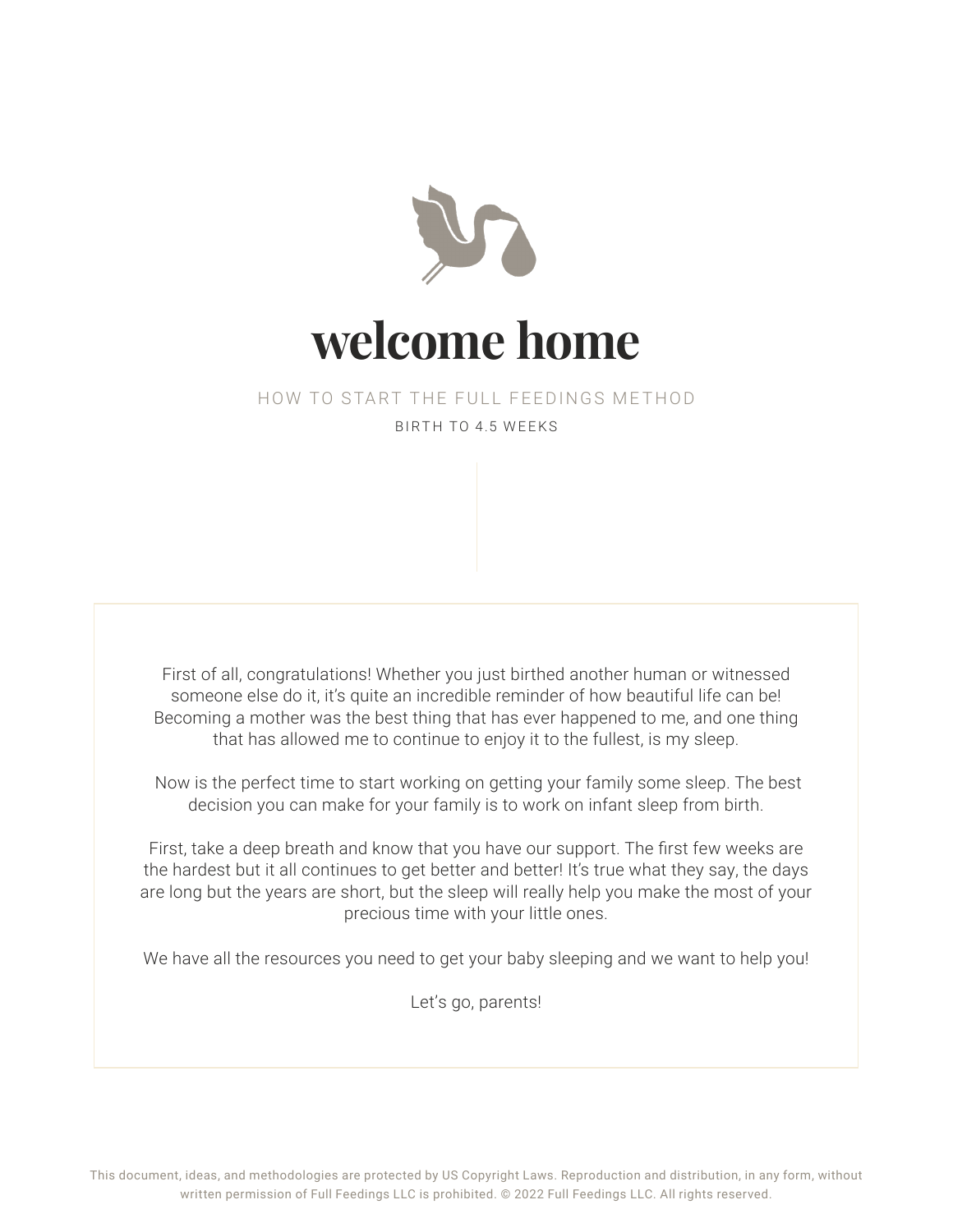### WELCOME HOME **where do I begin?**



I know the first few days after welcoming a baby can prove exhausting and overwhelming. Depending on how your labor and delivery went, it can further add to these feelings of physical and emotional exhaustion.

Whether this is your first baby or you are bringing baby home to sibling(s), the first days can often feel like a blur. And while you may not be able to pay attention to anything else, you will have to pay attention to how much and how often your baby is eating.

It doesn't matter if it's breast or bottle, working to establish full milk feedings is something that every parent is encouraged to do from birth.

#### ONE OF THE FIRST PLACES I WOULD RECOMMEND STARTING IS LOGGING INTO YOUR ACCOUNT & CLICKING:

#### OTHER INGREDIENTS > EAT > BIRTH TO 4.5 WEEKS OLD

This will give you an overview of the goals for your first month and what we want to focus on.

From there, the following pages are things to keep in mind as you make your way through your first month of parenthood. Here are the main ingredients we can work on from birth, to get you sleeping...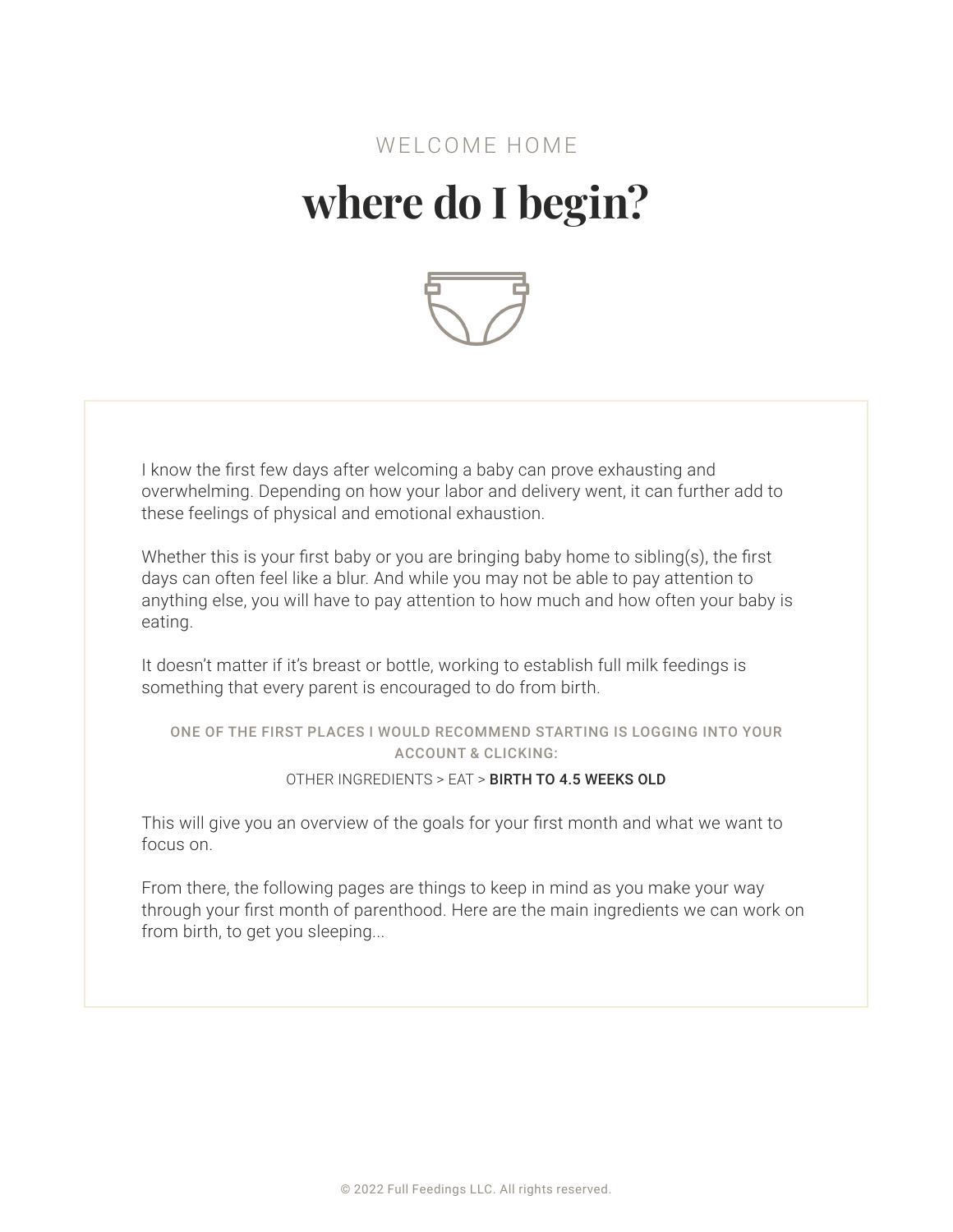### WELCOME HOME **establish full feedings**



Our main goal in this first month is to establish full milk feeds. From the time your baby is born, they are going to need to eat at least every 3 hours around the clock, but it's more common they will need to eat fully every 2-3 hours, so keep this in mind.

#### THINGS TO REMEMBER:

- 1. Your baby is going to be very sleepy in the first month.
- 2. Your goal is to keep baby awake and eating for a full feed.
- 3. Every feed is a new chance to try again.
- 4. Any time spent eating, even with their eyes closed, is considered "wake time".
- 5. As baby starts to "wake up" they may want to feed fully every 2-3 hours. THIS IS NORMAL.

Once you get the go ahead from your pediatrician to let baby go at night, I suggest feeding at least every 3 hours until the dreamfeed, and then letting baby go longer after that.

Remember mama, half feeds get you half sleep, so work to establish full feedings and you will be well on your way to consistent nighttime sleep.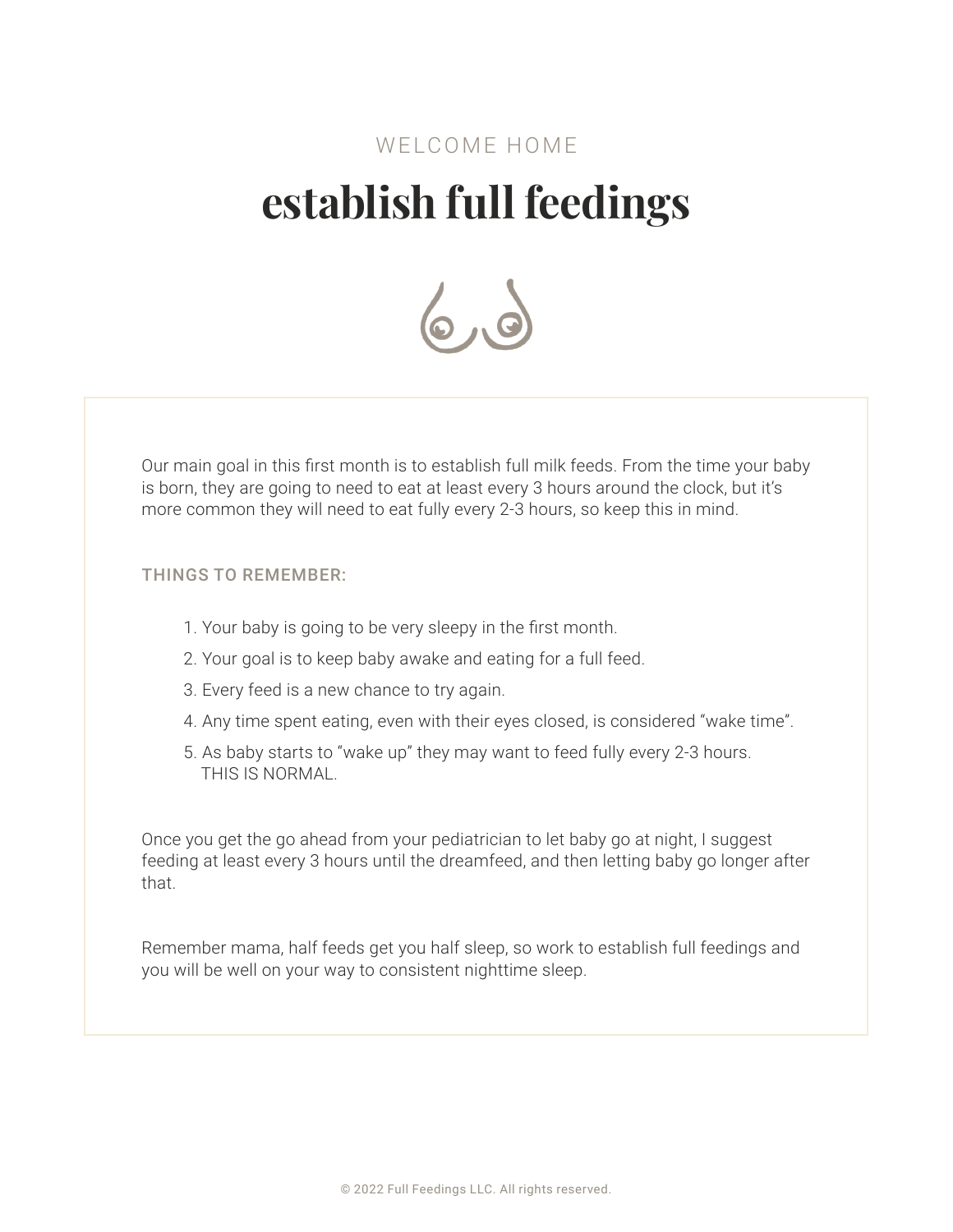# **what is a full feeding?**



Full is relative to each baby, but there are some "standards" we work towards to gain the confidence to know our baby is full. Knowing baby is full is an important ingredient in consistent nighttime sleep because it gives us the confidence to make decisions about working to eliminate night feeds, if baby doesn't do this on their own.

For BOTTLE FEEDING, a full feed is considered taking an age-appropriate amount of milk over the course of 30 minutes. We want the feed to take 30-minutes (this includes burp time, as long as it's not excessive). We use the 30-minutes as our measure of full, so when baby starts taking the same amount of milk faster than 30-minutes, we know we need to increase the amount offered, which is something we will have to consistently do over the course of the first year.

#### BOTTLE FEEDING GUIDELINES FOR MONTH ONE

1.5 to 3oz (45 to 90ml), at least every 2-3 hours (birth to 2 weeks old)

2 to 4oz (60 to 120ml), at least every 3 hours (2 to 4.5 weeks old)

For BREASTFEEDING, a full feed is considered nursing for 30-minutes. This includes burp time as long as it's not excessive.

YOU CAN FIND OTHER HELPFUL CONTENT ON FEEDING FULLY BY LOGGING INTO YOUR ACCOUNT & CLICKING:

OTHER INGREDIENTS > EAT > WHAT IS A FULL FEED? OTHER INGREDIENTS > EAT > HOW TO KEEP BABY AWAKE & FOCUSED WHILE EATING OTHER INGREDIENTS > METHOD CONCEPTS > WHY FEEDS SHOULD TAKE 30 MINUTES OTHER INGREDIENTS > METHOD CONCEPTS > ALL FEEDS SHOULD BE FULL FEEDS OTHER INGREDIENTS > METHOD CONCEPTS > HUNGRY BABIES DON'T SLEEP WELL…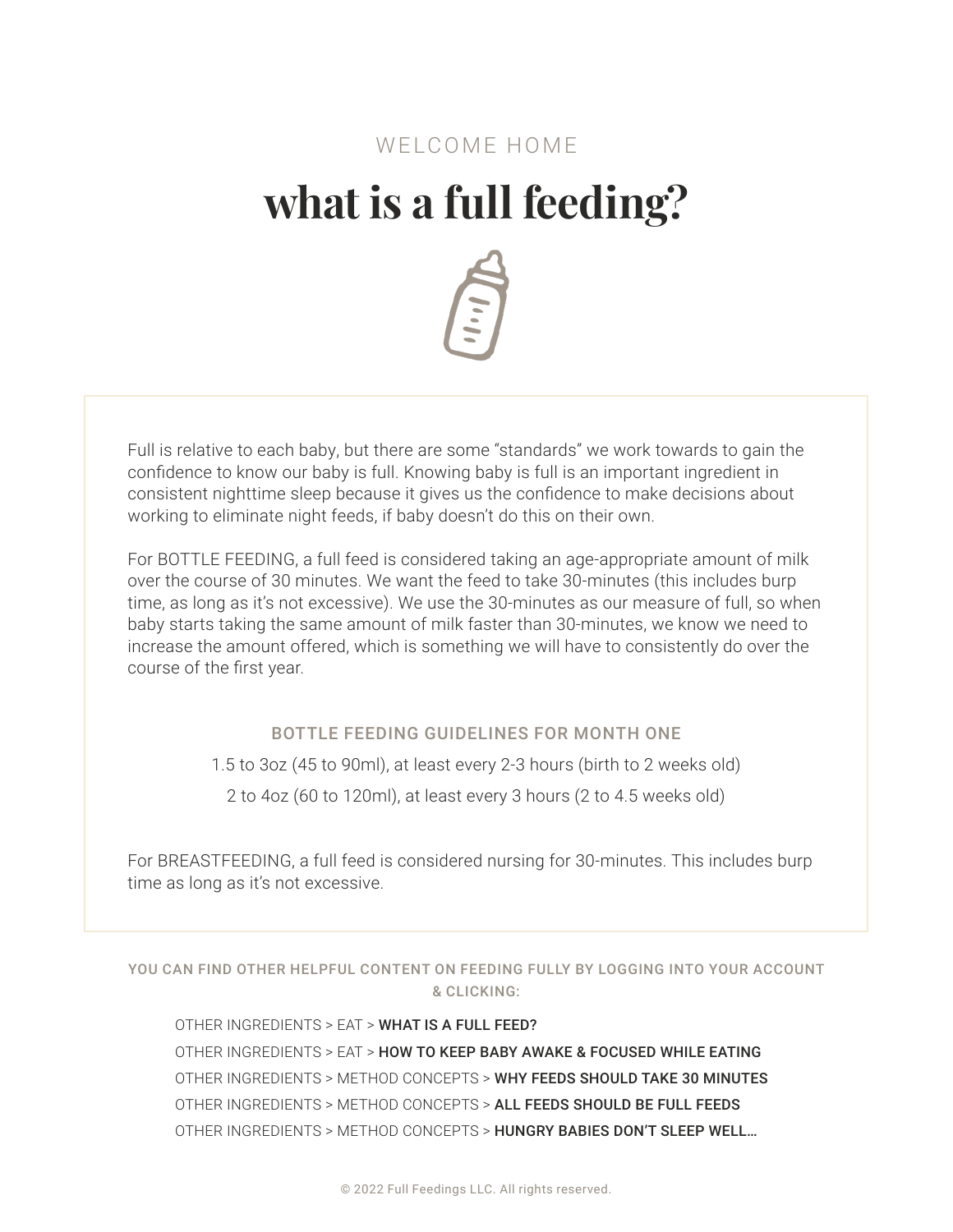# **nursing positions**

I THINK NURSING POSITIONS ARE ALL ABOUT PERSONAL COMFORT SO FIND A POSITION THAT WORKS BEST FOR YOU AND YOUR BABY. USING A NURSING PILLOW CAN ALSO BE HELPFUL, SO BOTH YOU AND BABY CAN RELAX AND HAVE A LOVELY NURSING EXPERIENCE.

| <b>CRADLE</b>   The most common nursing position, where you and baby are<br>chest to chest.                                         |
|-------------------------------------------------------------------------------------------------------------------------------------|
| <b>CROSS-CRADLE</b>   This is a great position for the early nursing days or<br>if you need to express milk.                        |
| FOOTBALL HOLD   Known as one of the most comfortable nursing<br>positions, the football hold is also common when nursing multiples. |
| SIDE-LYING  <br>In this position, you and baby face each other belly to<br>belly while laying down.                                 |

#### YOU CAN LEARN MORE ABOUT VARIOUS NURSING POSITIONS BY LOGGING INTO YOUR ACCOUNT & CLICKING:

#### OTHER INGREDIENTS > BREASTFEEDING > NURSING POSITIONS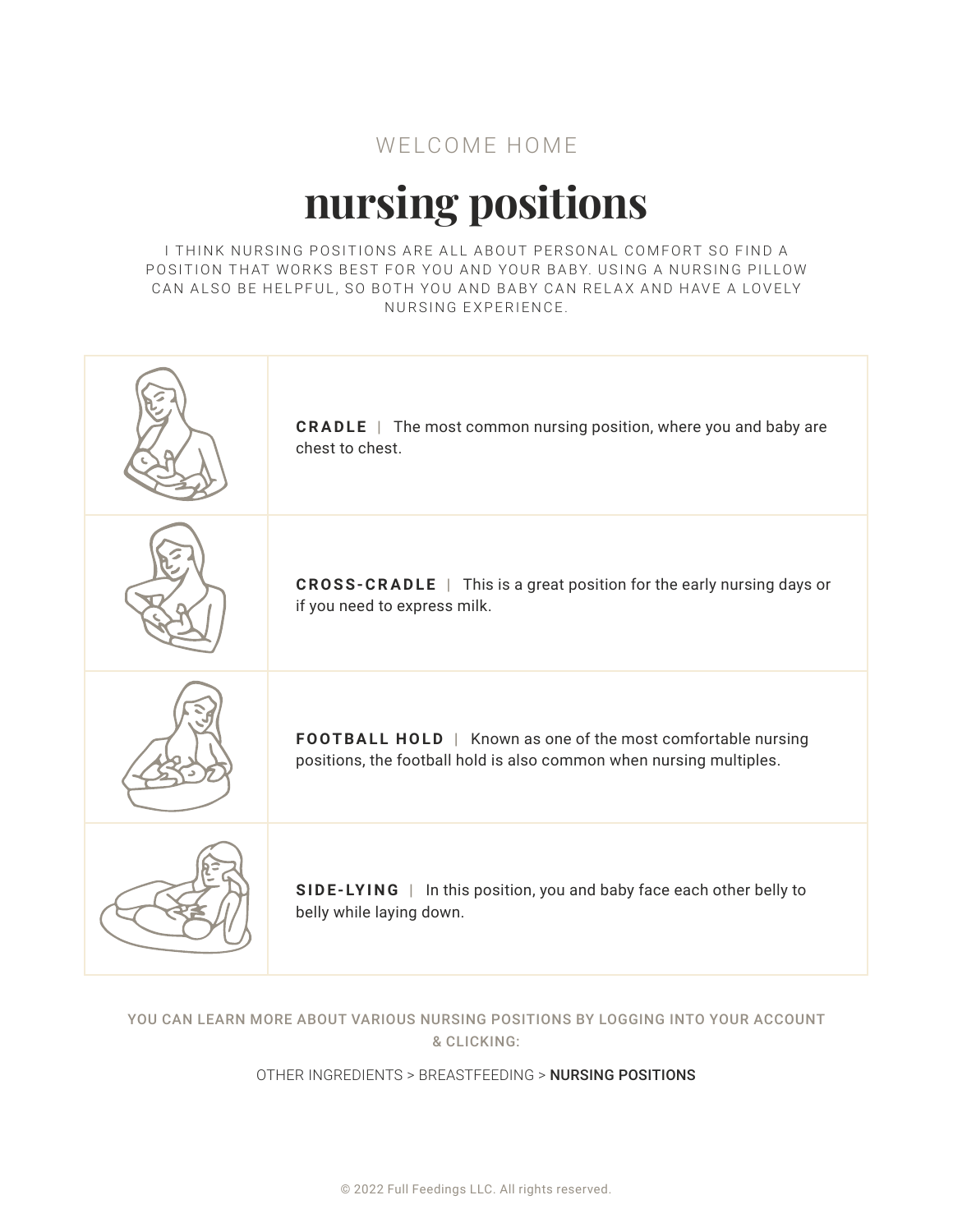## **ways to feed a bottle**





YOU CAN LEARN MORE ABOUT VARIOUS WAYS TO FEED A BOTTLE BY LOGGING INTO YOUR ACCOUNT & CLICKING:

OTHER INGREDIENTS > BOTTLE FEEDING > WAYS TO BOTTLE FEED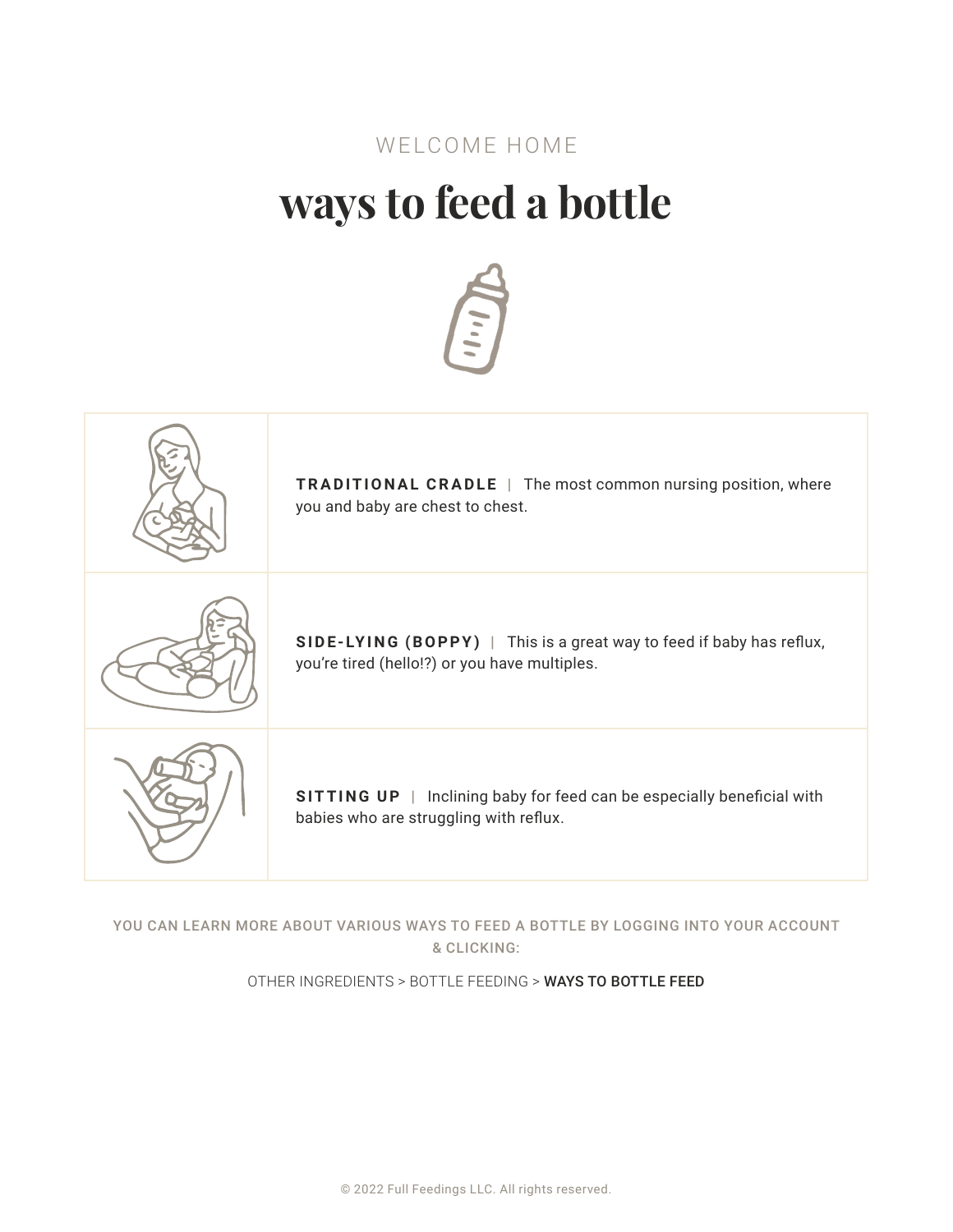## **keeping late evening feed as** *'dreamfeed'*



Your baby is going to eat in the late evening (10/11pm) from birth because naturally they will need to eat every 3 hours.

KEEP THIS FEED IN PLACE UNTIL BABY IS SLEEPING THROUGH THE NIGHT. TRUST ME ON THIS ONE.

I know it's so hard to stay up, but the dreamfeed is your secret weapon to longer stretches of sleep at night because we are working to extend the time between feeds at night, and the sleep naturally follows.

If you pull the dreamfeed, in favor of going to sleep at bedtime, it can take you a lot longer to get to 12-hours of nighttime sleep. With the dreamfeed, you can be sleeping through the night by 8 - 12 weeks old.

The dreamfeed is also a great way to get your partner involved if you are bottle feeding or are willing to offer a bottle for one feeding a day. Your partner can gently wake your baby just a little and offer a full feeding anytime between 10pm -11pm. The goal is to feed your baby before they wake themselves for a feeding. It should help you get some rest and put some space in between night time feedings.

Keep in mind that for the first month, you will likely have to fully wake your baby for the dreamfeed. If you have to do this, you still want to keep thte enviornment sleepy, quiet, dark, and "night like".

#### YOU CAN FIND OTHER HELPFUL CONTENT ON USING A DREAMFEED BY LOGGING INTO YOUR ACCOUNT & CLICKING:

OTHER INGREDIENTS > DREAMFEED > WHAT IS A DREAMFEED? OTHER INGREDIENTS > DREAMFEED > DREAMFEED ENVIRONMENT OTHER INGREDIENTS > DREAMFEED > DREAMFEED HELPS EXTEND TIME BETWEEN NIGHT FEEDS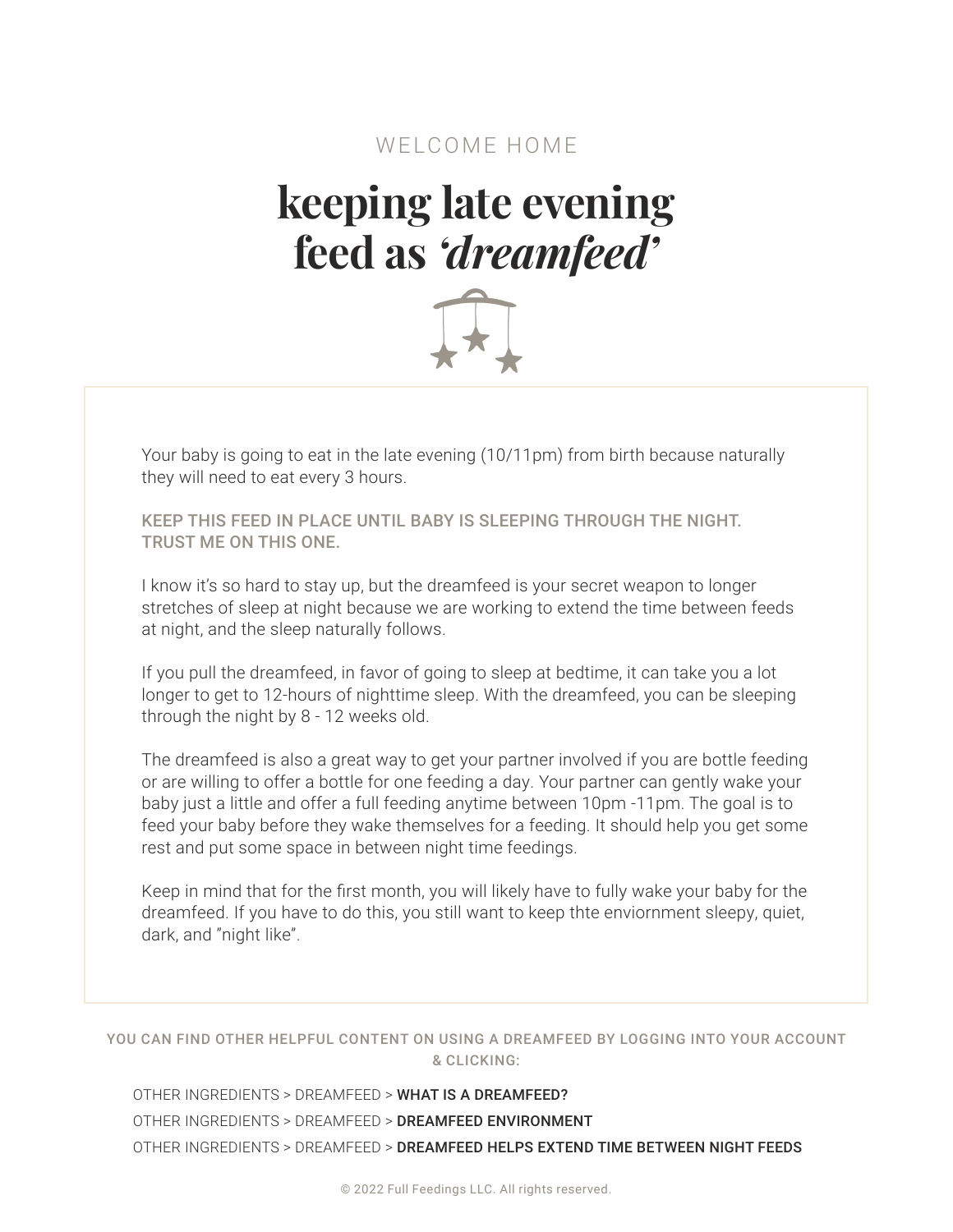

# **swaddling**

SWADDLING IS A VERY IMPORTANT INGREDIENT IN INFANT SLEEP



Swaddling is a very important ingredient in infant sleep. Whether you choose to use a traditional swaddle or a sleep sack, find something you like and use it for all sleeps. YES, I said all sleep.

Babies who are swaddled tend to sleep longer and more soundly, because the swaddle helps protect them against their natural startle reflex (Moro Reflex), it calms them, and will keep them from scratching their face.

In addition to these benefits, using a swaddle for all sleeps is a great way to signal it's time to sleep, and in this way you can communicate to your baby what you would like them to do.

Whatever type of swaddle you choose, just work to keep it consistent, for all sleeps. And don't be afraid to rock baby to sleep in their swaddle, as needed. They may fight you a little a first but if you gently rock/shush, they will fall asleep.

YOU CAN LEARN MORE ABOUT THE VARIOUS TYPES OF SWADDLES BY LOGGING INTO YOUR ACCOUNT & CLICKING:

OTHER INGREDIENTS > SLEEP > SWADDLING 101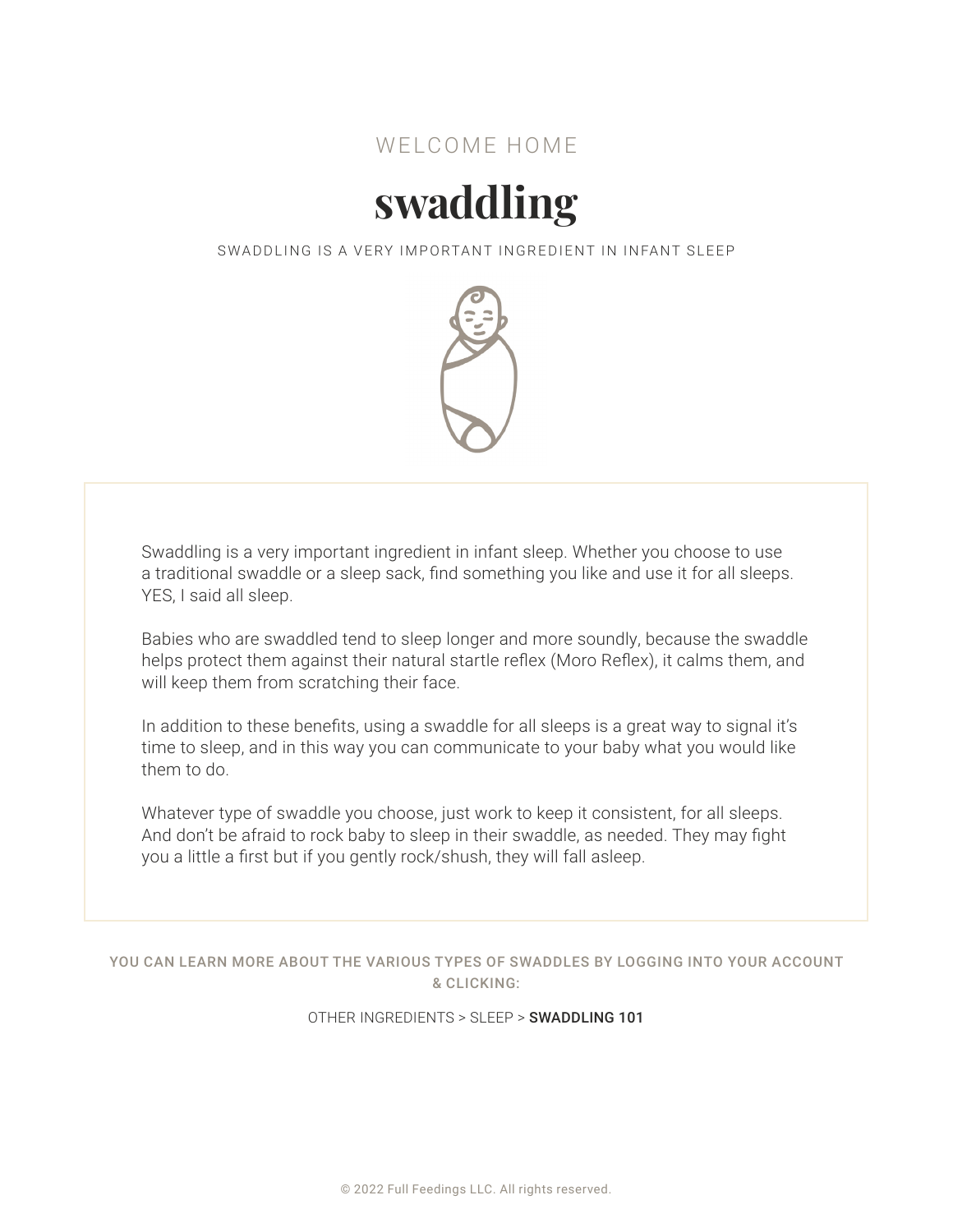

# **burping**

BURPING WELL IS AN ESSENTIAL INGREDIENT IN FULL FEEDS



Burping well is an essential ingredient in full feeds and consistent nighttime sleep. It's important to burp your baby well at every feed. If you don't burp frequently, baby can often stop eating because they feel full when they actually just have trapped gas.

This is especially true of newborns. Therefore, it's very important to stop frequently and burp so they can take a full feeding and not have any discomfort while they're eating.

A good rule of thumb is to burp baby every 5 minutes for up to 5 minutes. If after that time they don't burp, you just want to go back to eating.

Obviously as baby gets older, both you and baby will get very efficient at burping and it's not going to take that much time.

But in the beginning, it's very important to stop frequently and burp. This is going to really help baby to stay comfortable and take a full feeding.

YOU CAN LEARN MORE ABOUT VARIOUS WAYS TO BURP YOUR BABY BY LOGGING INTO YOUR ACCOUNT & CLICKING:

OTHER INGREDIENTS > EAT > BURPING 101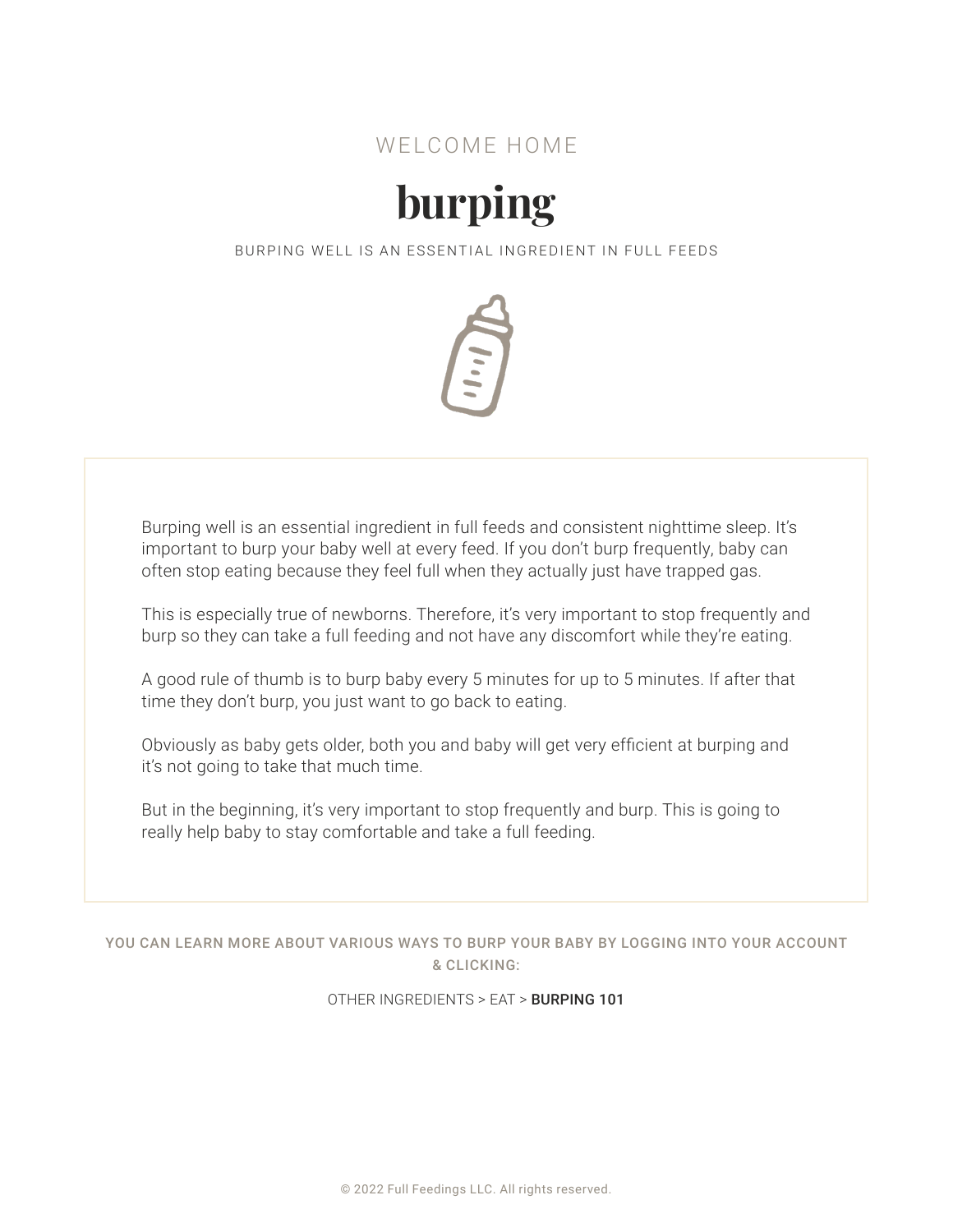## **help/hold your baby**



Parents are often concerned that holding their child is going to create a "bad habit" which is a misconception I am working hard to change. NO PARENT SHOULD EVER FEEL GUILTY FOR HOLDING THEIR BABY. EVER.

I may be the only sleep consultant in the world that is going to encourage you to hold and help your baby. I believe that helping baby into their age-appropriate routines is one of the best things you can do to work towards consistent nighttime sleep.

I am NOT saying that I want you to hold your baby for every single sleep, because working on independent naps/nighttime sleep is something we want to do, BUT if your baby is having trouble falling asleep, I think helping them is what you should do, so you can prevent them from becoming overtired in any period.

Preventing your baby from becoming overtired in any period is an essential ingredient in consistent nighttime sleep. This will get them sleeping through the night and then we can easily teach self-soothing, without crying.

During the first month, your little one isn't going to want to stay awake very long. Typically I don't suggest paying attention to their age-appropriate Optimal Wake Time until 4.5 weeks old. But, if you find baby wants to stay awake longer than 40 minutes in the first month, you will want to gently help them to sleep by this time.

YOU CAN LEARN MORE ABOUT VARIOUS WAYS TO ROCK YOUR BABY TO SLEEP BY LOGGING INTO YOUR ACCOUNT & CLICKING:

OTHER INGREDIENTS > SLEEP > WAYS TO ROCK BABY TO SLEEP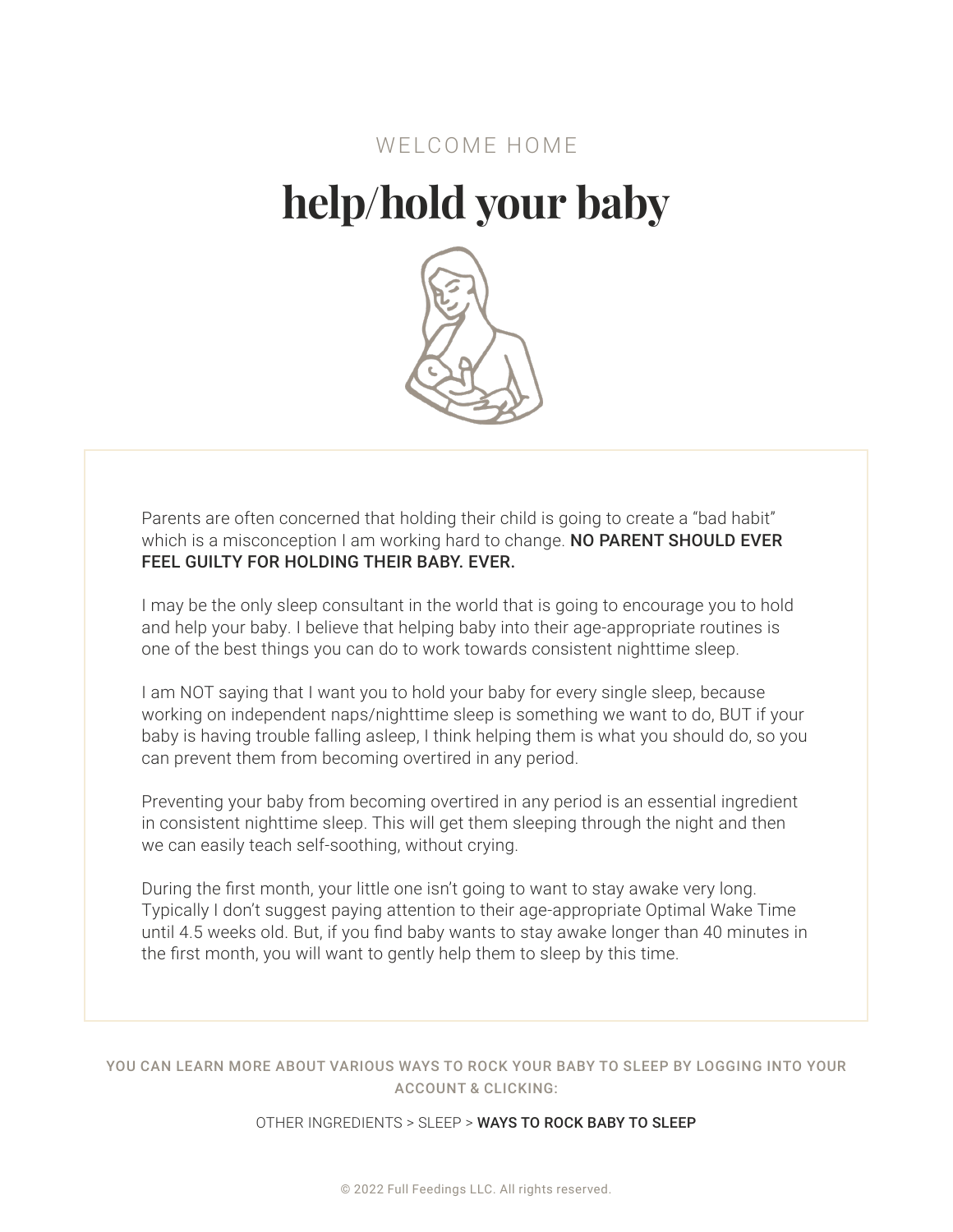# **optimal wake time**

THE AMOUNT OF TIME YOUR BABY SHOULD STAY AWAKE



Optimal Wake Time *(OWT)* is the amount of time baby should stay awake, not the amount of time they **could** stay awake. There is a very important difference between the two. Just because your baby can stay awake longer, doesn't mean they should.

While I don't want to stress parents out with worrying about OWT from birth, it's important to keep in mind that your baby's OWT in the first 4.5 weeks is probably only 30-40 minutes (includes feed time), and if you choose to feed longer or keep your baby awake longer, they will likely fight sleep.

I know this is a very short amount of time, but know it's normal for it to take some time for you to get the hang of getting everything done in this short amount of time.

YOU CAN LEARN MORE ABOUT OPTIMAL WAKE TIME BY LOGGING INTO YOUR ACCOUNT & CLICKING:

OTHER INGREDIENTS > OPTIMAL WAKE TIME > BUT ANN, MY BABY CAN STAY AWAKE LONGER THAN OWT OTHER INGREDIENTS > OPTIMAL WAKE TIME > WHY EXTENDING OWT IS A BAD IDEA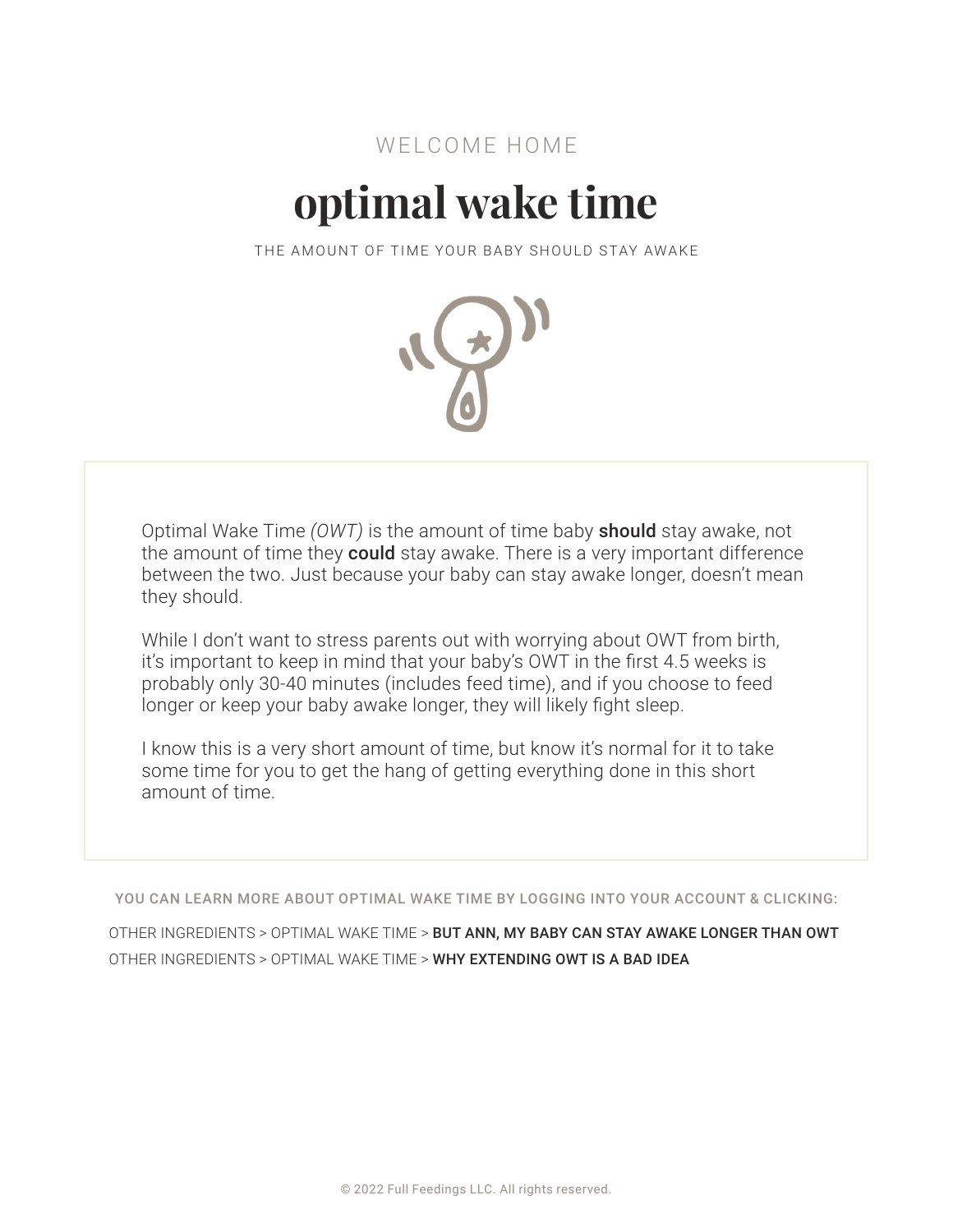# **days & nights confused**



One of the biggest "problems" I see in the first month are parents exclaiming their baby has their days and nights confused. While this may seem like something you can't control, typically this is a sign that we need to start limiting daytime sleep further.

From birth, your pediatrician will advise you to be feeding fully at least every 3 hours during the daytime. I will advise you the same. Babies are typically very sleepy in this first month and that is why it's important to wake them to feed, if they don't wake on their own. This is to ensure baby is eating enough to grow and develop.

So, if baby is eating for 30 minutes and then eating 3 hours later (from start of feed to start of feed), this would mean that baby is taking a 2.5 hour nap in each cycle. As they get older each week, this can cause "too much daytime sleep" so if you find that baby has their "days and nights confused" and is wanting to stay up for extended periods of time at night, you simple want to start limiting those nap times down to eventually limit them to 1.5 hours each by 4.5 weeks old. There is a suggested daily routine on the MONTH ONE guide, as a reference.

If you are limiting daytime sleep and baby is still wanting to wake at night, make sure you are exposing them to a little bit of sunlight each day to get their natural circadian rhythms in sync.

YOU CAN LEARN MORE ABOUT THIS BY LOGGING INTO YOUR ACCOUNT & CLICKING:

OTHER INGREDIENTS > SLEEP > DAYS/NIGHTS CONFUSED